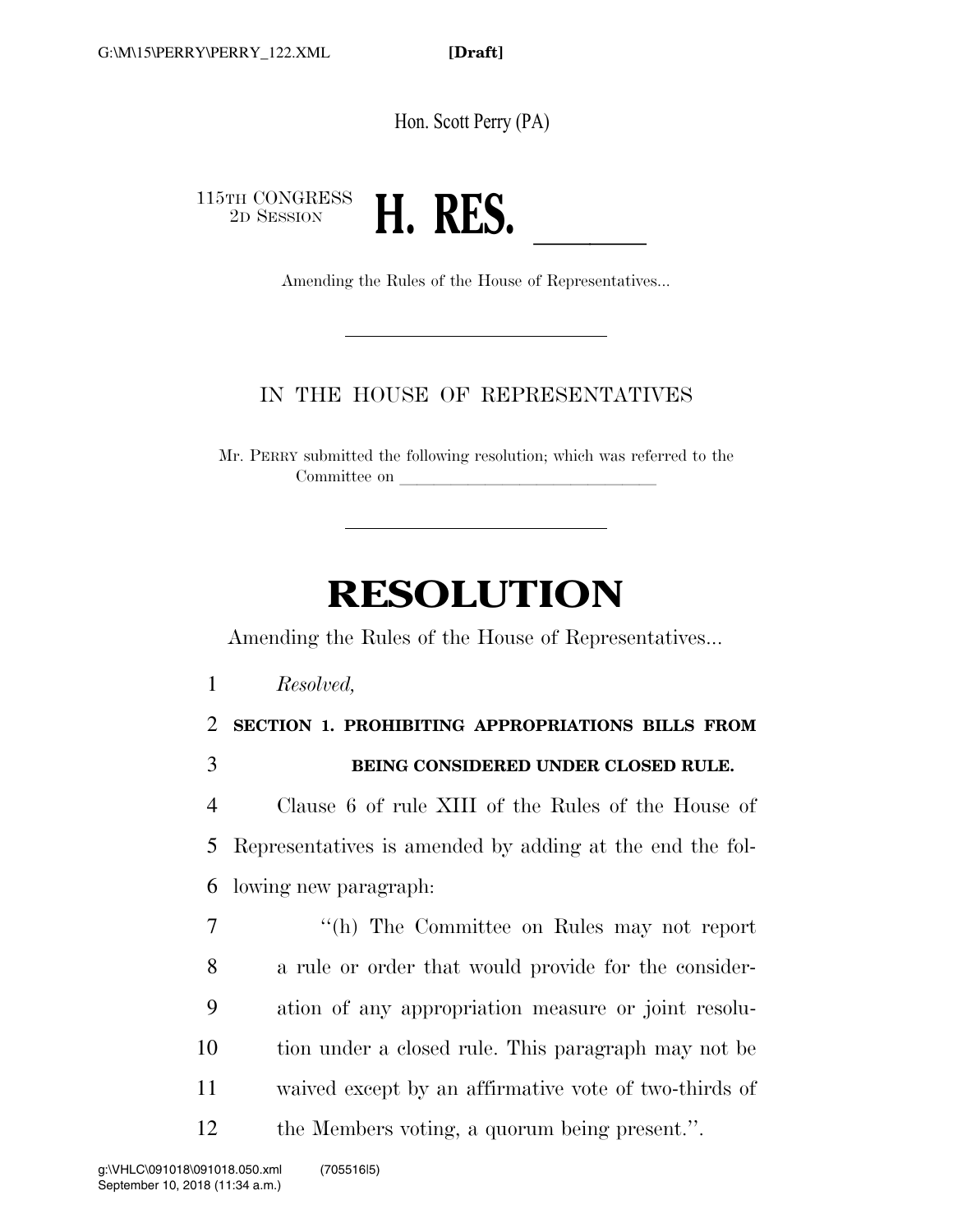$\mathfrak{D}$ 

## **SEC.** ll**. REQUIRING TWO-THIRDS APPROVAL FOR CLOSED RULES.**

 Clause 6 of rule XIII of the Rules of the House of Representatives is amended by adding at the end the fol-lowing new paragraph:

 ''(h) The House may not adopt a rule or order reported by the Committee on Rules that would pro- vide for the consideration of any bill or joint resolu- tion under a closed rule except by an affirmative vote of two-thirds of the Members voting, a quorum being present.''.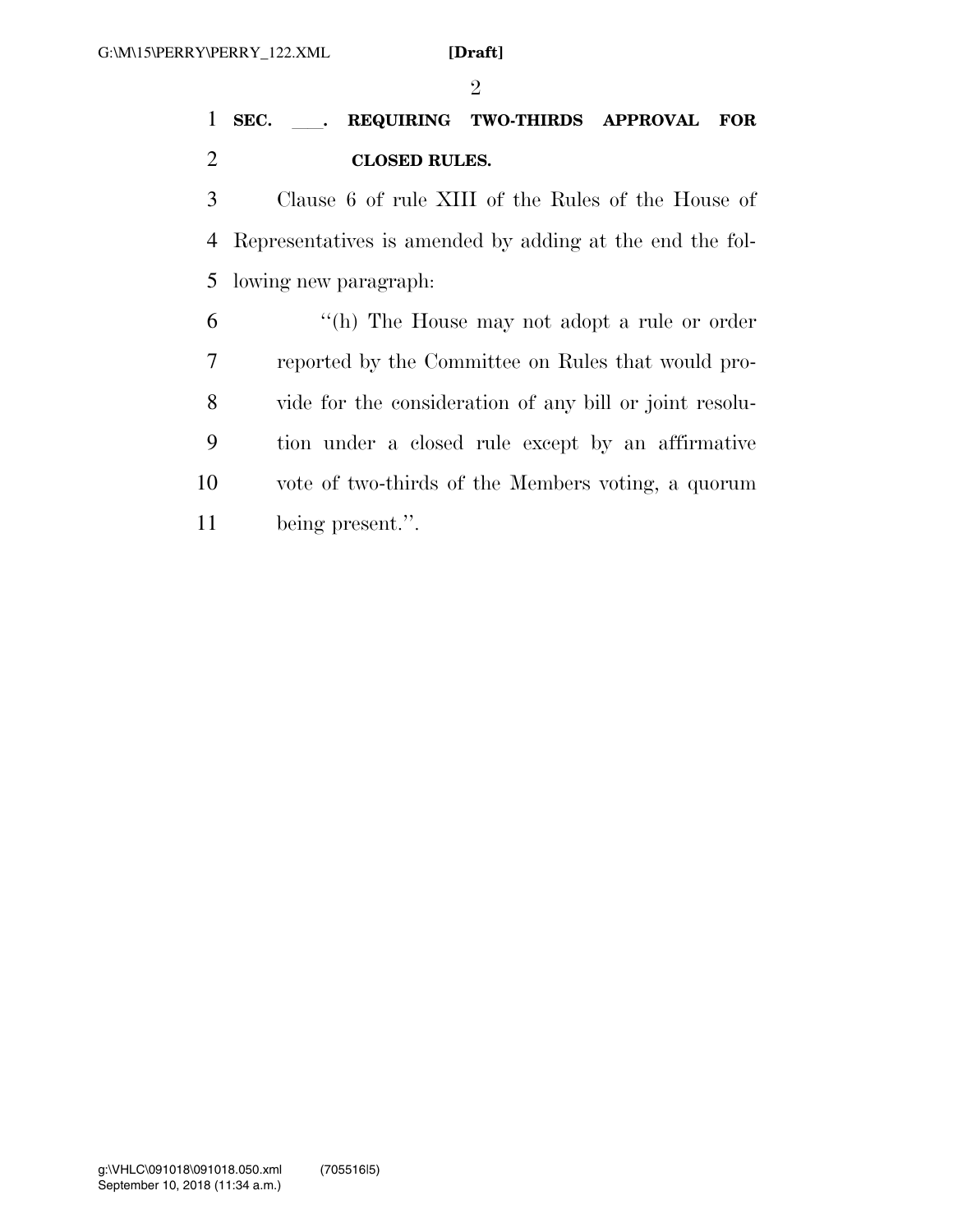## **SEC.** ll**. ELECTION OF CHAIRS OF COMMITTEES BY COM-MITTEE MEMBERS.**

 Clause 5(c)(1) of rule X of the Rules of the House of Representatives is amended by striking ''by the House, on the nomination of the majority party caucus or con- ference,'' and inserting ''by the members of the com-mittee''.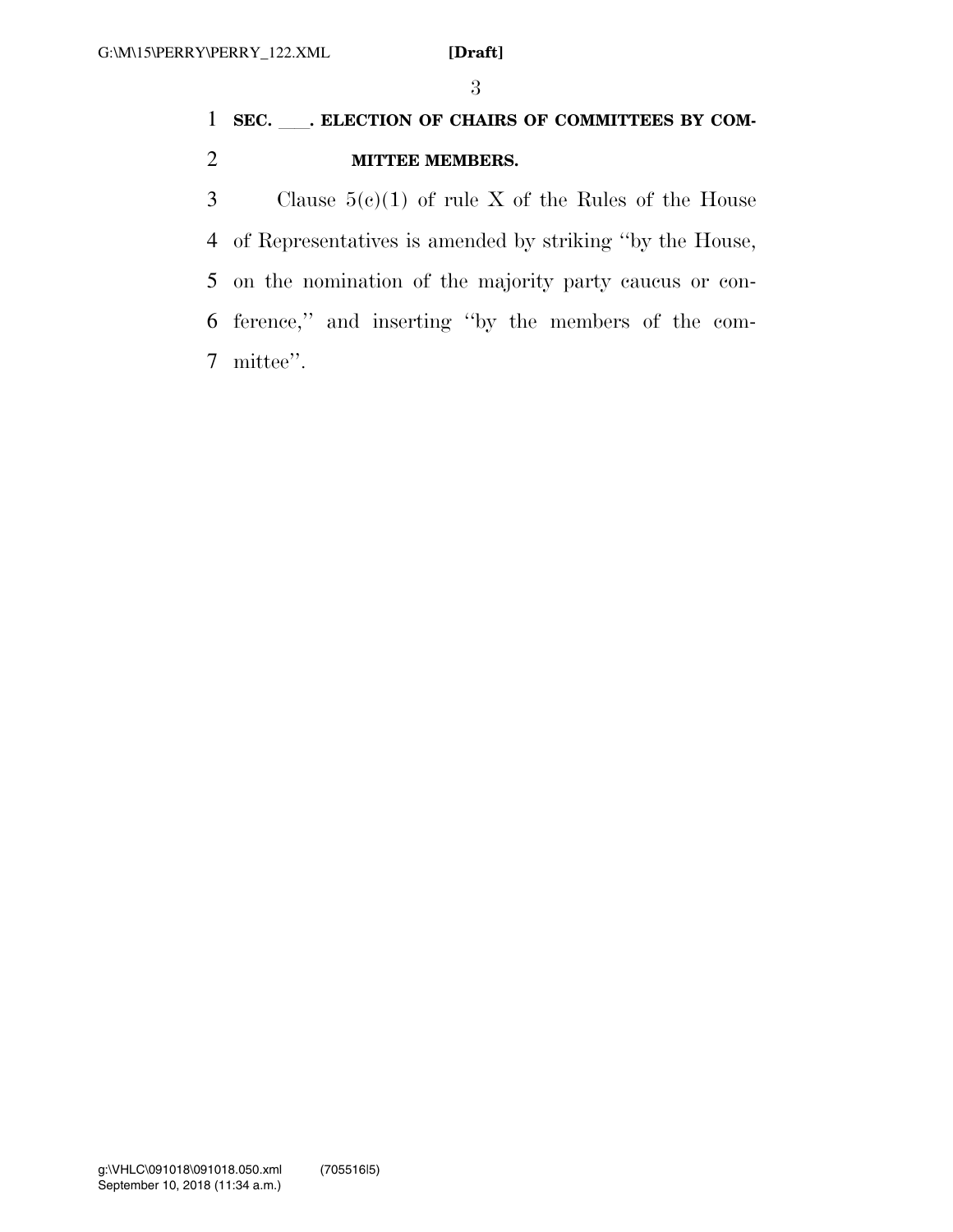## **SEC.** ll**. PROHIBITING CHAIRS OF COMMITTEES FROM SERVING FOR MORE THAN TWO CONSECU-TIVE CONGRESSES.**

 Clause 5(c)(2) of rule X of the Rules of the House of Representatives is amended by striking ''more than three consecutive Congresses'' and inserting ''more than two consecutive Congresses''.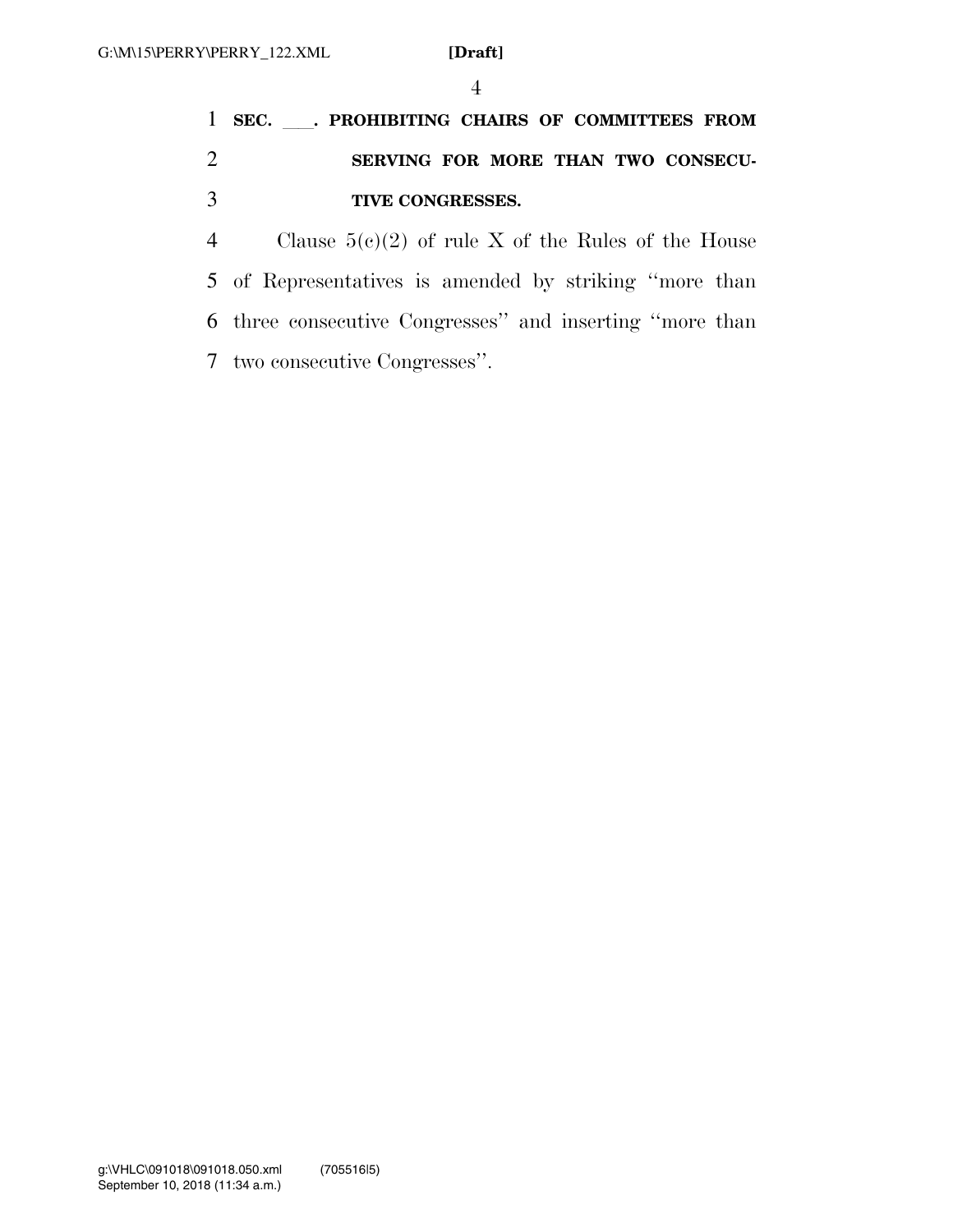### <sup>1</sup> **SEC.** ll**. PERMITTING PROXY VOTING IN COMMITTEES.**

- 2 Clause 2 of rule XI of the Rules of the House of Rep-
- 3 resentatives is amended by striking paragraph (f).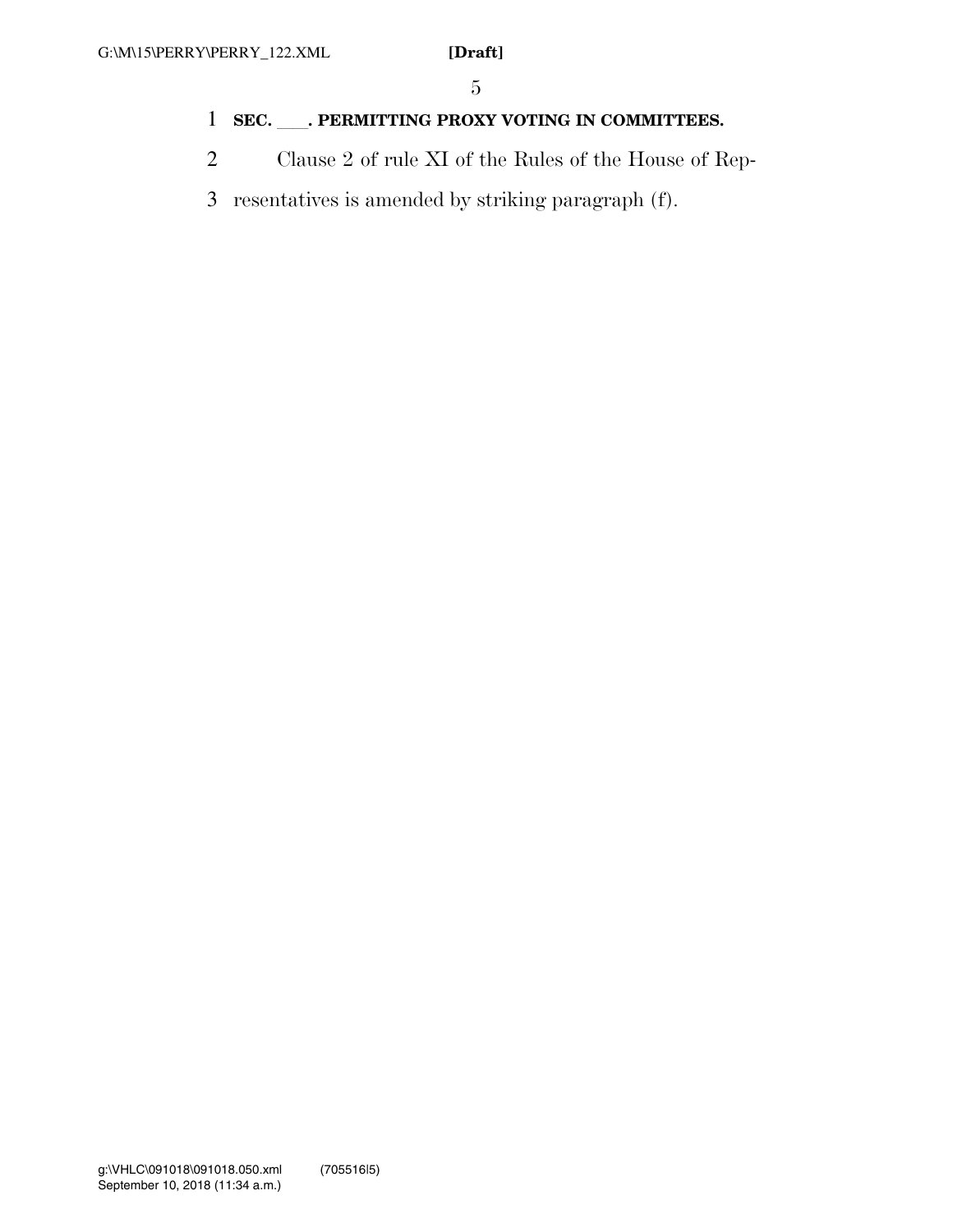**SEC.** ll**. POINT OF ORDER AGAINST BILL AUTHORIZING OR APPROPRIATING FUNDS AFTER APRIL 15 IF A BUDGET RESOLUTION HAS NOT PASSED THE HOUSE.** 

 Rule XXI of the Rules of the House of Representa- tives is amended by adding at the end the following new clause:

 ''13.(a) It shall not be in order to consider a bill or joint resolution authorizing or appropriating funds after April 15 of a calendar year if a concurrent resolution on the budget for the fiscal year beginning on October 1 of that calendar year has not passed the House.

 ''(b) Paragraph (a) may only be waived by an affirm- ative vote of two thirds of the Members voting, a quorum being present.''.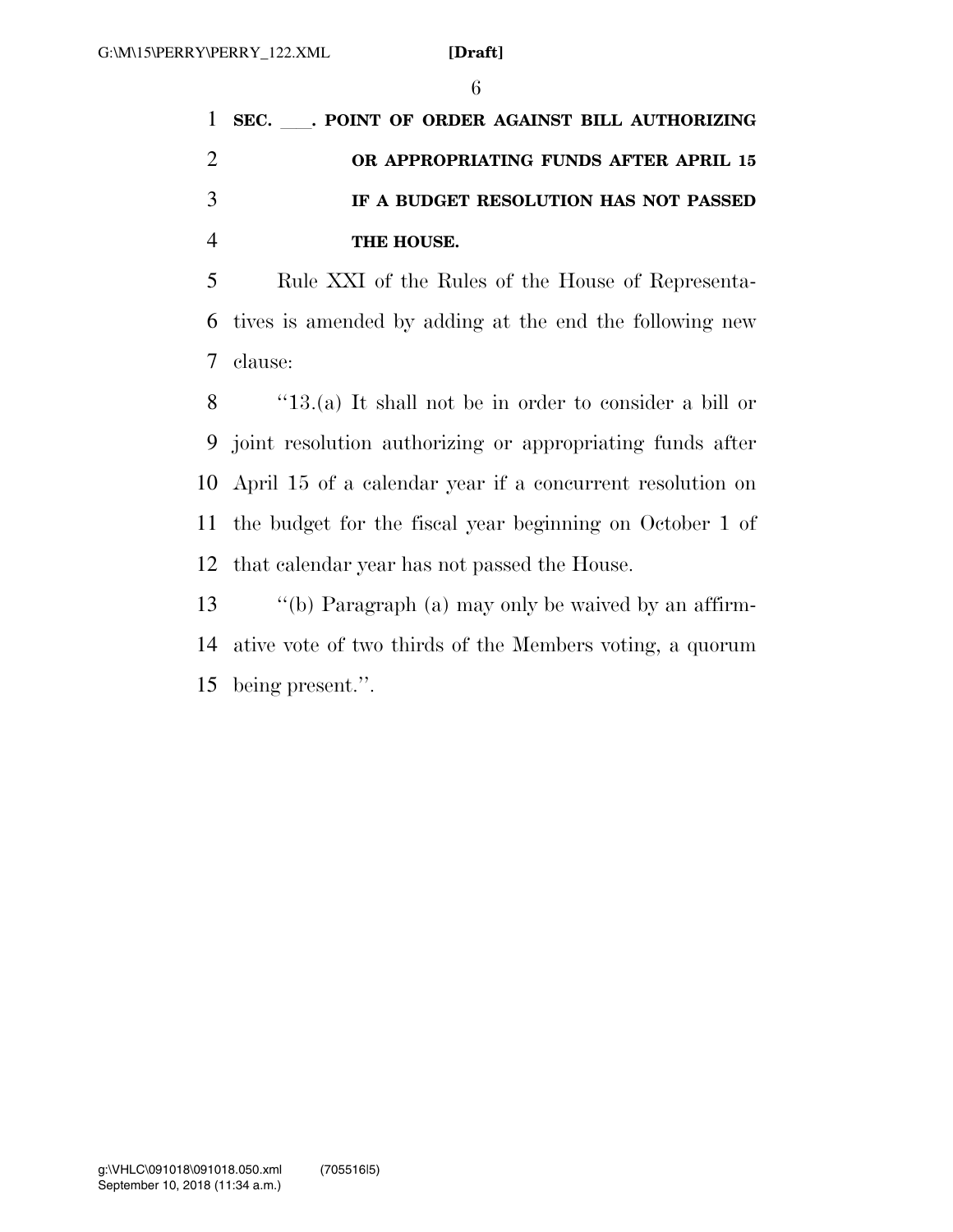## 

## **SEC.** ll**. OVERSIGHT RESPONSIBILITY OF INDIVIDUAL MEMBERS.**

 Rule XXIII of the Rules of the House of Representa- tives is amended by redesignating clause 18 as clause 19 and by inserting after clause 18 the following new clause: ''18. A Member, Delegate, or Resident Commissioner shall have the duty and responsibility to actively engage in the oversight of programs and agencies within the juris- diction of the committees upon which such individual serves.''.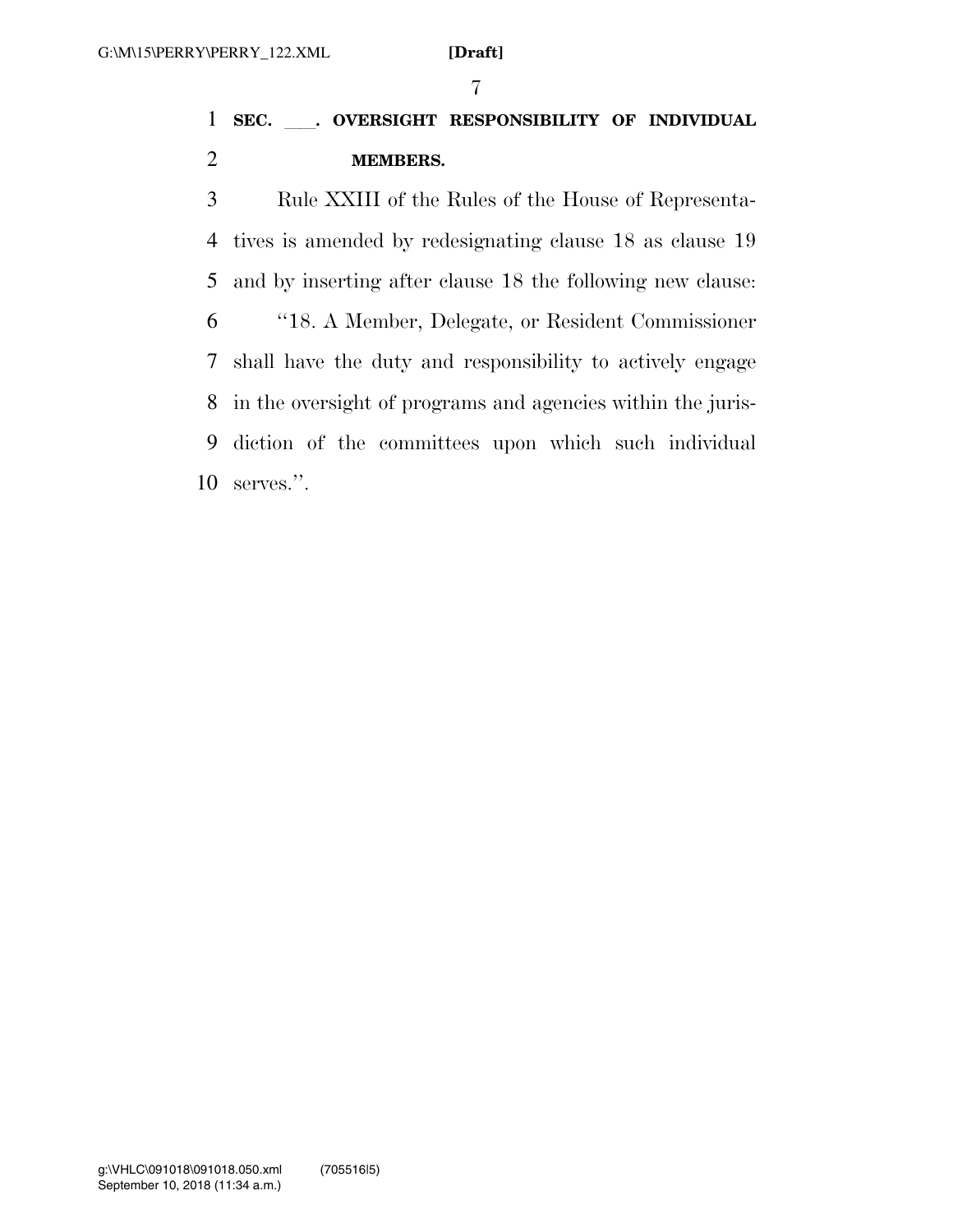## 1 SEC. CHALLENGING THE VALIDITY OF ANY CONSTITU-**TIONAL AUTHORITY STATEMENT.**

 Clause 7(c) of rule XII of the Rules of the House of Representatives is amended by adding at the end the following new subparagraph:

 ''(3) Upon the consideration of any bill or joint reso- lution for which a constitutional authority statement ap- peared in the Record, any Member may make a point of order against the validity of such statement.''.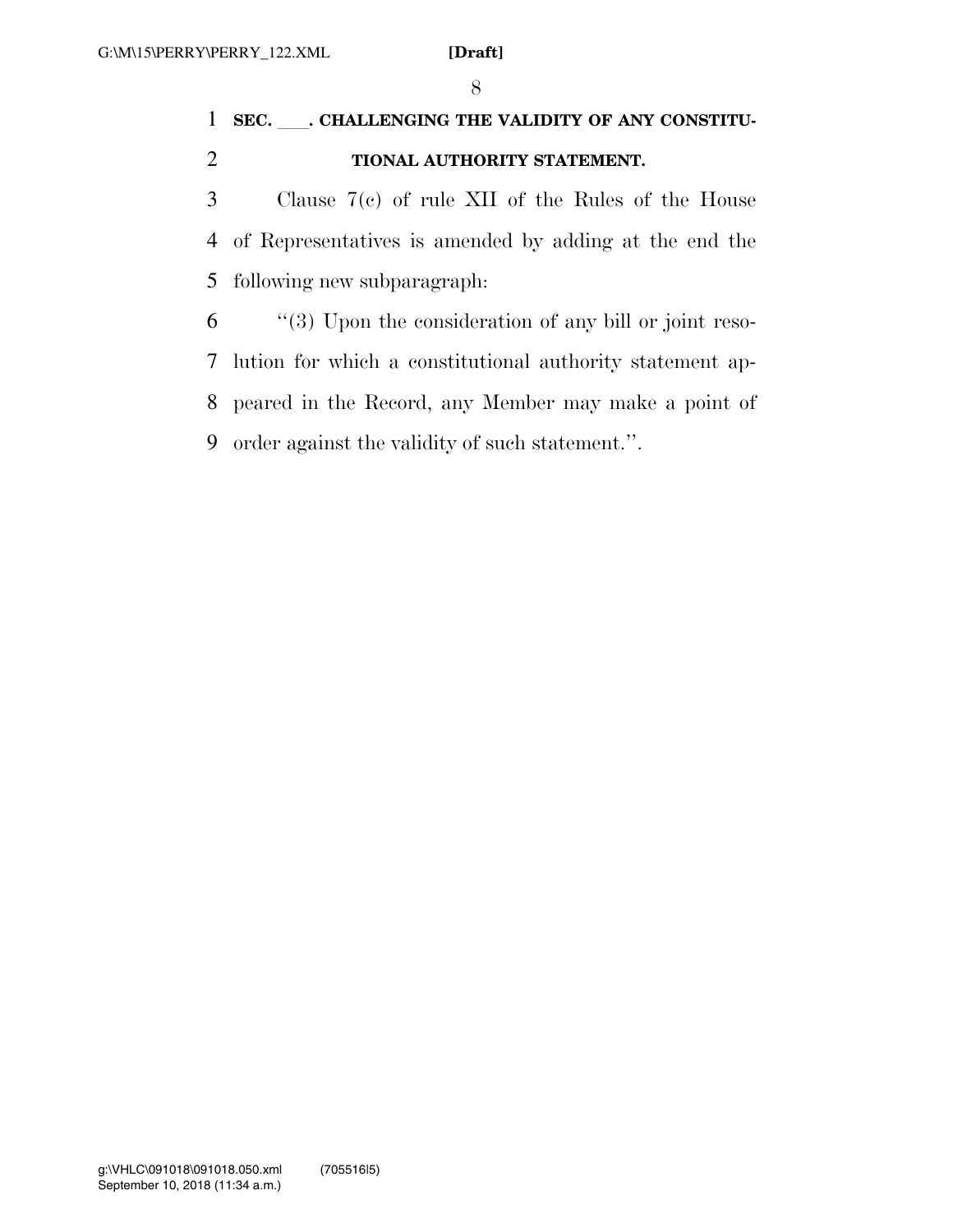#### **SEC.** . READING OF THE BILL.

 Clause 8 of rule XVI of the Rules of the House of Representatives is amended by inserting ''(a)'' after ''8.'', by redesignating paragraphs (a), (b), and (c), as subpara- graphs (1), (2), and (3), and by adding at the end the following new paragraph:

 ''(b) It shall not be in order to waive the first, second, or third reading of a bill unless such waiver has been ap- proved by a roll call vote with and affirmative vote of at least two thirds of the Members voting, a quorum being present.''.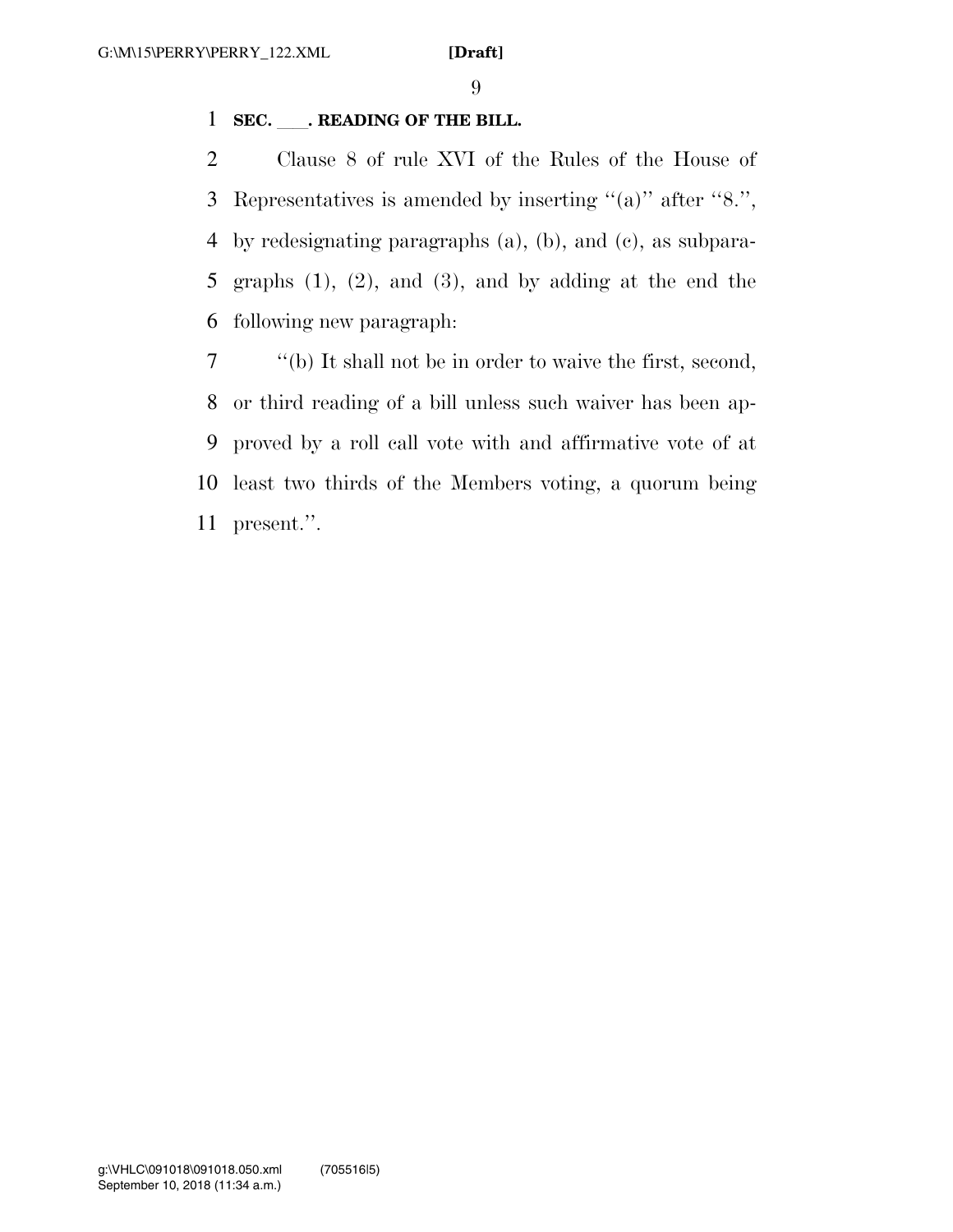#### 1 **SEC.** CBO ESTIMATES.

2 Clause  $3(c)(3)$  of rule XIII of the Rules of the House of Representatives is amended by adding at the end the following new sentence: ''Any such estimate provided by the Director shall, to the extent practicable, provide a range of estimates based on economic variables instead of one definitive estimate.''.